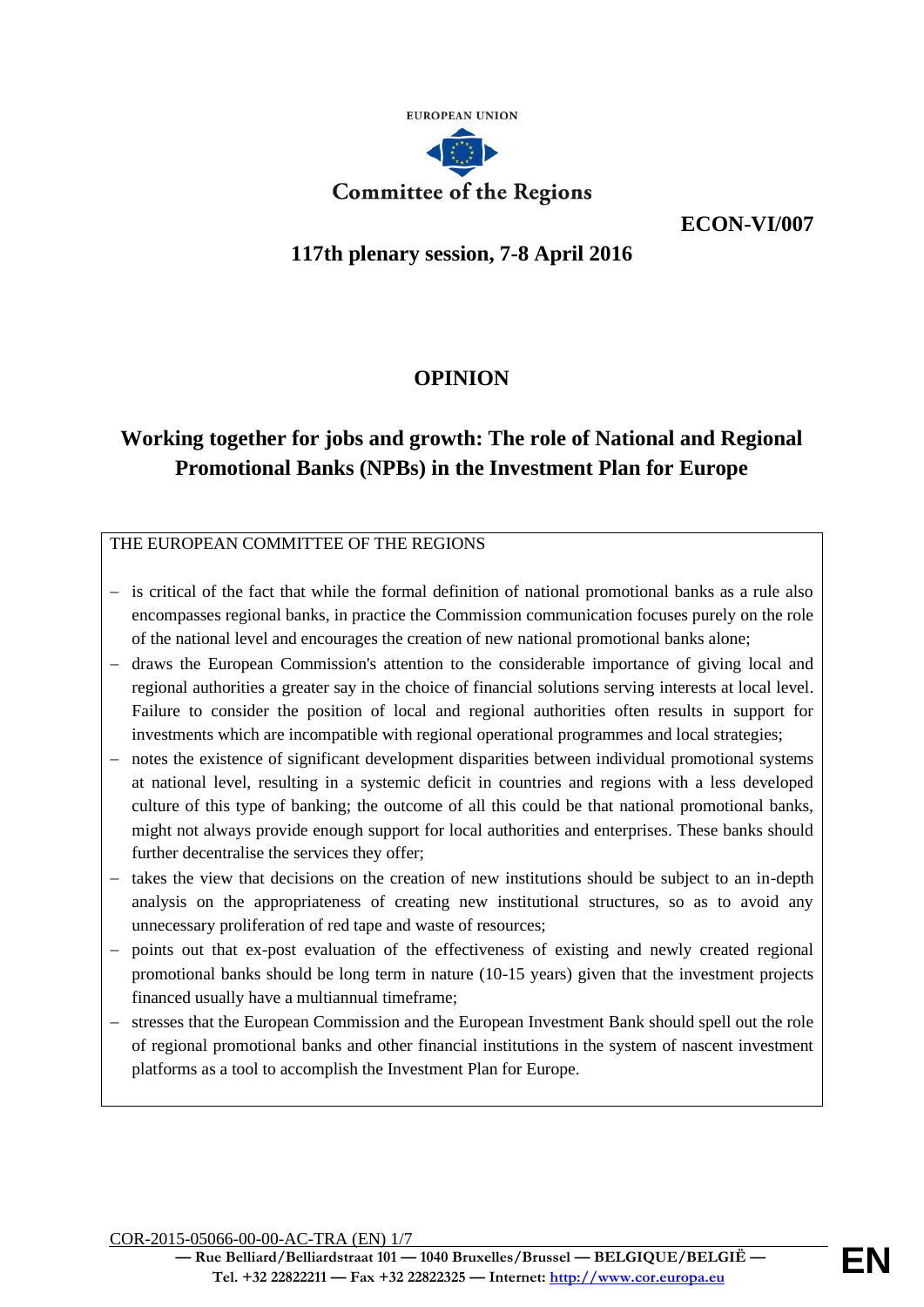## **Rapporteur**

Adam Banaszak (PL/ECR), Vice President of the Kujawsko-Pomorskie Regional Assembly

#### **References**

Communication from the Commission to the European Parliament and the Council: Working together for jobs and growth: The role of National Promotional Banks (NPBs) in supporting the Investment Plan for Europe COM(2015) 361 final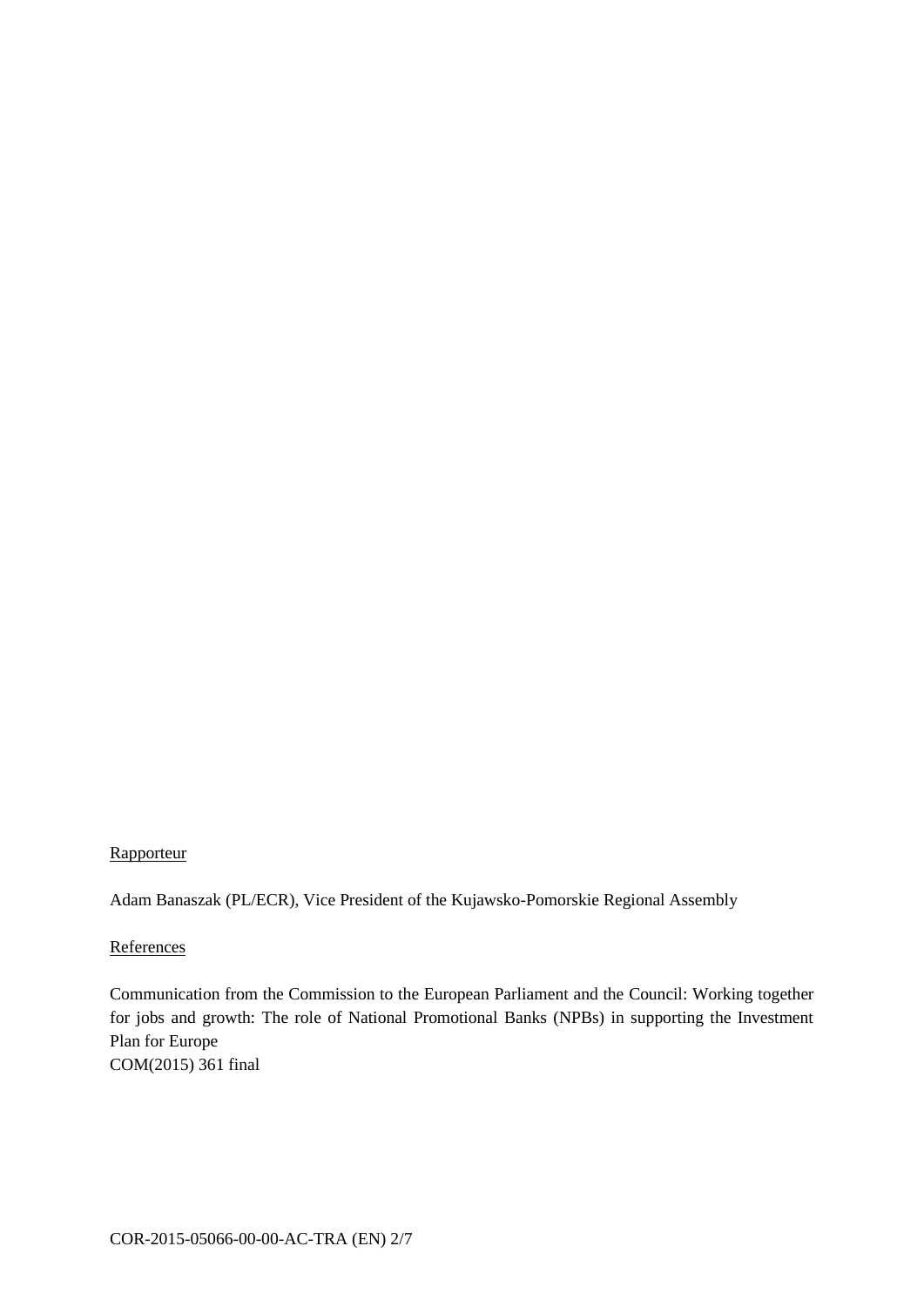**Opinion of the European Committee of the Regions - Working together for jobs and growth: The role of National and Regional Promotional Banks (NPBs) in the Investment Plan for Europe**

## **I. POLICY RECOMMENDATIONS**

#### THE EUROPEAN COMMITTEE OF THE REGIONS

- 1. welcomes the Commission's initiative to support promotional banks as well as the creation of investment platforms as an important element of the investment plan for Europe. At the same time, the Committee is critical of the fact that, while the formal definition of national promotional banks as a rule also encompasses regional banks, in practice the Commission communication focuses purely on the role of the national level and encourages the creation of new national promotional banks alone. However, promotional banks operating at local and regional level should also be acknowledged and taken into account in the investment plan;
- 2. highlights the definition of development banks or institutions as set out in the regulation on the European Fund for Strategic Investments, namely "legal entities carrying out financial activities on a professional basis which are given a mandate by a Member State or a Member State's entity at central, regional or local level, to carry out development or promotional activities";
- 3. notes that promotional banks based on different models play an important role in countering the impact of the economic and financial crisis, particularly in terms of reduced public investment at local and regional level. This reduction was confirmed by the recent joint report of the European Committee of the Regions and the OECD;
- 4. points out, in this connection, that in some countries nationwide banks are responsible for supporting key investments for regional and local authorities (e.g. France and Poland), some of which are co-owned by local and regional authorities (Nordic countries and the Netherlands). In other cases (e.g. German model), however, in addition to national promotional banks, regional promotional banks fully or partially owned by the competent *Land* (region) are responsible and fulfil a Land-specific promotional role. The actual nature of promotional banks varies and depends on the historical experiences and economic conditions in the respective country or region;
- 5. notes that promotional institutions do not always take the form of banks in some countries they act as investment agencies, companies or funds, often along the lines of venture capital funds, and this type of non-banking institution could also play an important role in the investment plan for Europe;
- 6. points out financial instruments at local and regional level are still not available in all Member States and regions, optimal use cannot be made of the available instruments and experiences, and the involvement of the private sector is often confined purely to carrying out orders, which increases the need for support for local promotional financial institutions;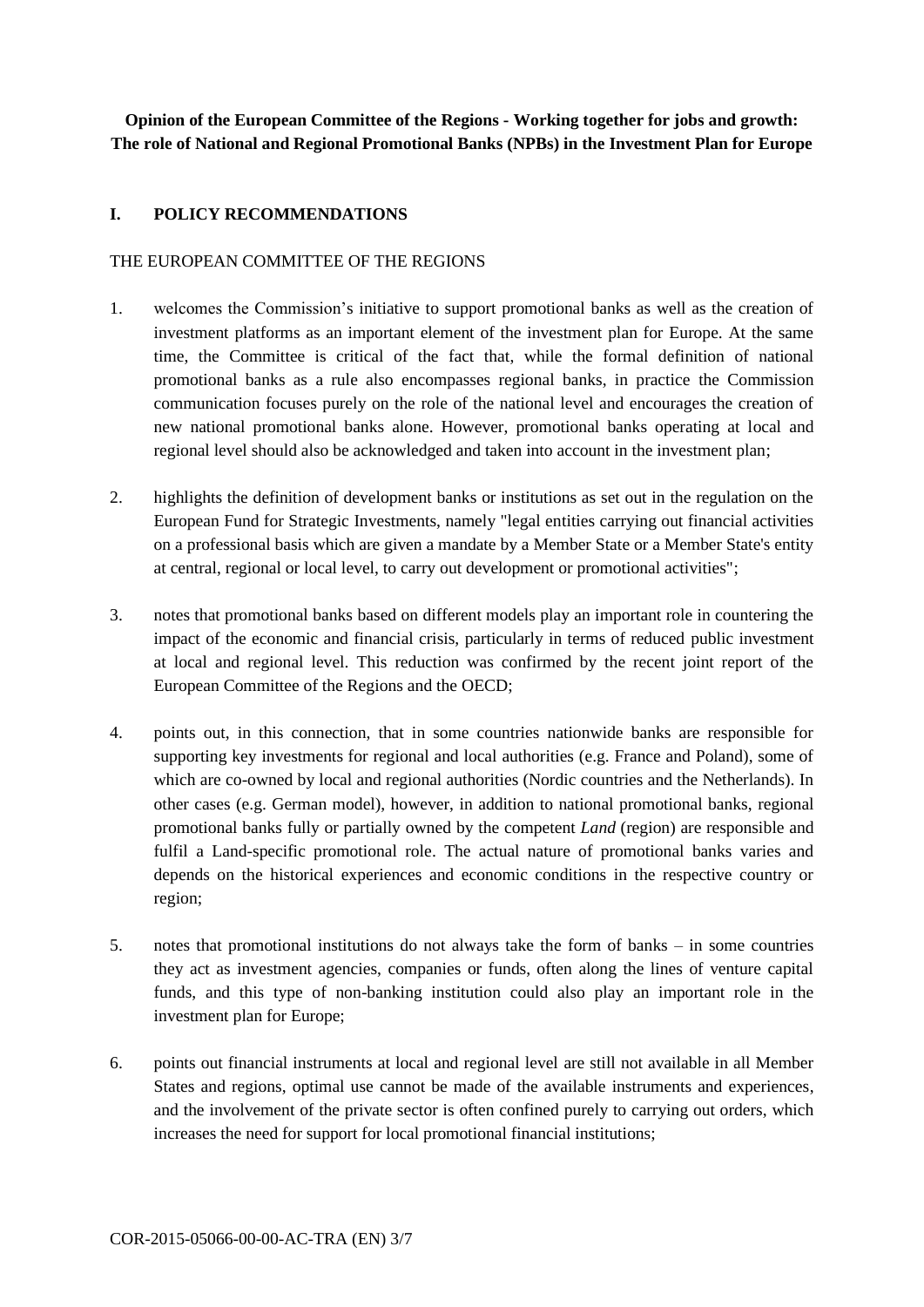- 7. stresses that different possibilities exist for the establishment of promotional banks, as was the case when the current promotional banks were set up - they were created at the outset as independent institutions or developed out of departments of public banks;
- 8. points out the need to create promotional banks as instruments of economic, structural and social policy and for them to operate, including as a result of structural weaknesses or shortcomings in markets (including regional markets), but is aware of the difficulties inherent in a clear-cut approach to defining and evaluating market failures; thus calls for a long-term, wideranging interpretation of the term "market failure";
- 9. draws the European Commission's attention to the considerable importance of giving local and regional authorities a greater say in the choice of financial solutions serving interests at local level. Failure to consider the position of local and regional authorities often results in support for investments which are incompatible with regional operational programmes and local strategies;
- 10. notes the existence of significant development disparities between individual promotional systems at national level, resulting in a systemic deficit in countries and regions with a less developed culture of this type of banking. The outcome of all this could be that national promotional banks, might not always provide enough support for local authorities and enterprises. These banks should further decentralise the services they offer;
- 11. is concerned that "centralised" promotional support models, based solely on a national bank and its non-autonomous local branches, do not always fully meet the needs of local communities, particularly in less developed regions and places where the influence of local and regional authorities over the national promotional bank is very limited;
- 12. shares the view that, when local and regional authorities are selecting a promotional banking development model, the overarching goals and sole criteria for assessing effectiveness at each level should be: elimination of market failures, sustained increase in the number of jobs, consideration of local communities' interests and thus pursuit of public economic development objectives;
- 13. is concerned that the requirement set forth by the European Commission for an ex-ante assessment of newly created promotional banks and the new financial products they offer may significantly hamper their operational capacity and complicate the actual process of creating such banks, both at national and regional level. Furthermore, in connection with the requirements of such an analysis, it is worth noting that it will often be difficult to identify market failures in less developed regions, because the socio-economic situation of the region as a whole may be indicative of market failures, when compared with the situation in more developed areas;
- 14. hopes that there will be closer cooperation between the Committee of the Regions and the European Investment Bank; calls for the creation of a complementary network of public promotional banks that will respect the subsidiarity principle (thus contributing to the achievement of economic and social synergies); would welcome this system becoming a forum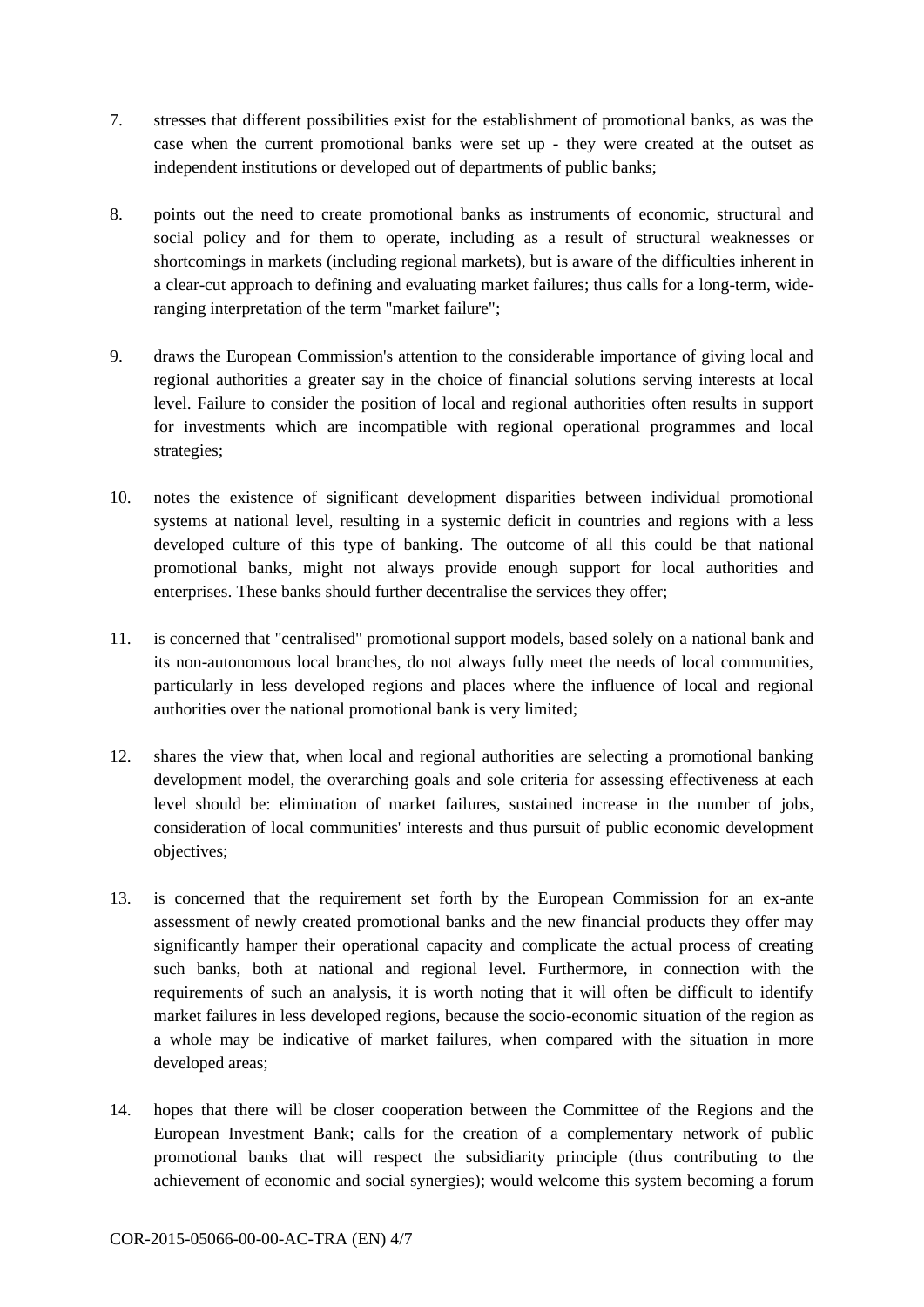for exchanging interregional and international experience and knowledge, while managing to avoid the risk of over-centralising practices;

## Proposals

- 15. calls for a significant increase in the role of local authorities in the creation, operation and evaluation of the impact of promotional banking in regions that do not yet have their own promotional instruments. This can be achieved either by giving local and regional authorities a bigger say in the strategic focus and governance of national promotional banks or by complementing the services offered by national banks through the creation of regional (local) promotional banks. These would cooperate closely with the national bank;
- 16. considers that the choice of a specific pathway for the development of a promotional banking model at regional level - the question of whether the model under which the national promotional bank plays the dominant role is sufficient or whether a decentralised model would be better, with a greater role for local and regional financial institutions or promotional banks should be left to local or regional authorities following consultation with the national authorities, or to the national authorities depending on the legal system in the given Member State;
- 17. takes the view that decisions on the creation of new institutions should be subject to an in-depth analysis on the appropriateness of creating new institutional structures, so as to avoid any unnecessary proliferation of red tape and waste of resources;
- 18. points out that if the European Commission and the EIB consider creating a system to support the establishment of new regional promotional banks, then the specific individual characteristics of each country and region must be taken into account and best practices and proven promotional systems in this field, including the experience of recently established banks, must be drawn upon. Applying the best institutional solutions in less developed regions while taking account of specific local circumstances also seems appropriate;
- 19. points out that ex-post evaluation of the effectiveness of existing and newly created regional promotional banks should be long term in nature (10-15 years) given that the investment projects financed usually have a multiannual timeframe;
- 20. notes the need for a framework for cooperation between newly created European Long-Term Investment Funds (ELTIFs) and regional promotional banks and other local financial institutions. They should be complementary and not compete against one another to raise longterm financing for investments at the local and regional level;
- 21. supports the idea of promoting the creation of investment platforms, as tools for implementing the investment plan for Europe. At the same time, the Committee stresses the importance in this connection of not including the contribution of public, national, local or regional funds to investment platforms in the Stability and Growth Pact calculations;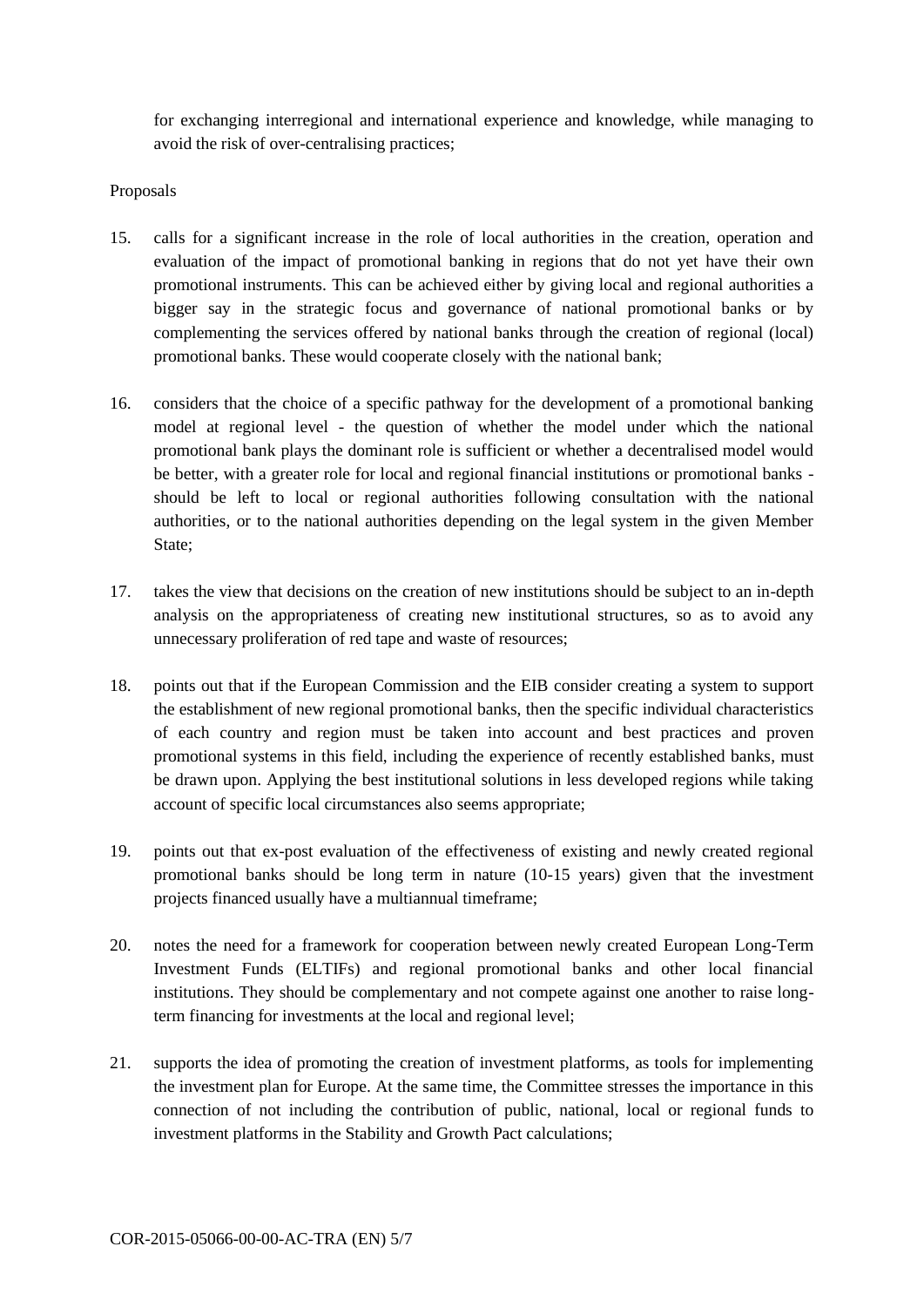- 22. stresses that the European Commission and the European Investment Bank should spell out the role of regional promotional banks and other financial institutions in the system of nascent investment platforms as a tool to accomplish the Investment Plan for Europe. Regional promotional banks should cooperate with the European Fund for Strategic Investments on the basis of sectoral, but above all geographically based investment platforms;
- 23. believes that the principle of cooperation between regional or local promotional banks and other financial institutions, on the one hand, and the European Investment Advisory Hub, on the other, should be spelt out and explored. The European Investment Advisory Hub should, in particular, support local authorities and local promotional banks in preparing projects, provide advice on financial engineering and support knowledge transfer. The advisory hub should also have the possibility of signing partnership agreements with regional banks too, not only national banks.

Brussels, 7 April 2016

The President of the European Committee of the Regions

Markku Markkula

The Secretary-General of the European Committee of the Regions

Jiří Buriánek